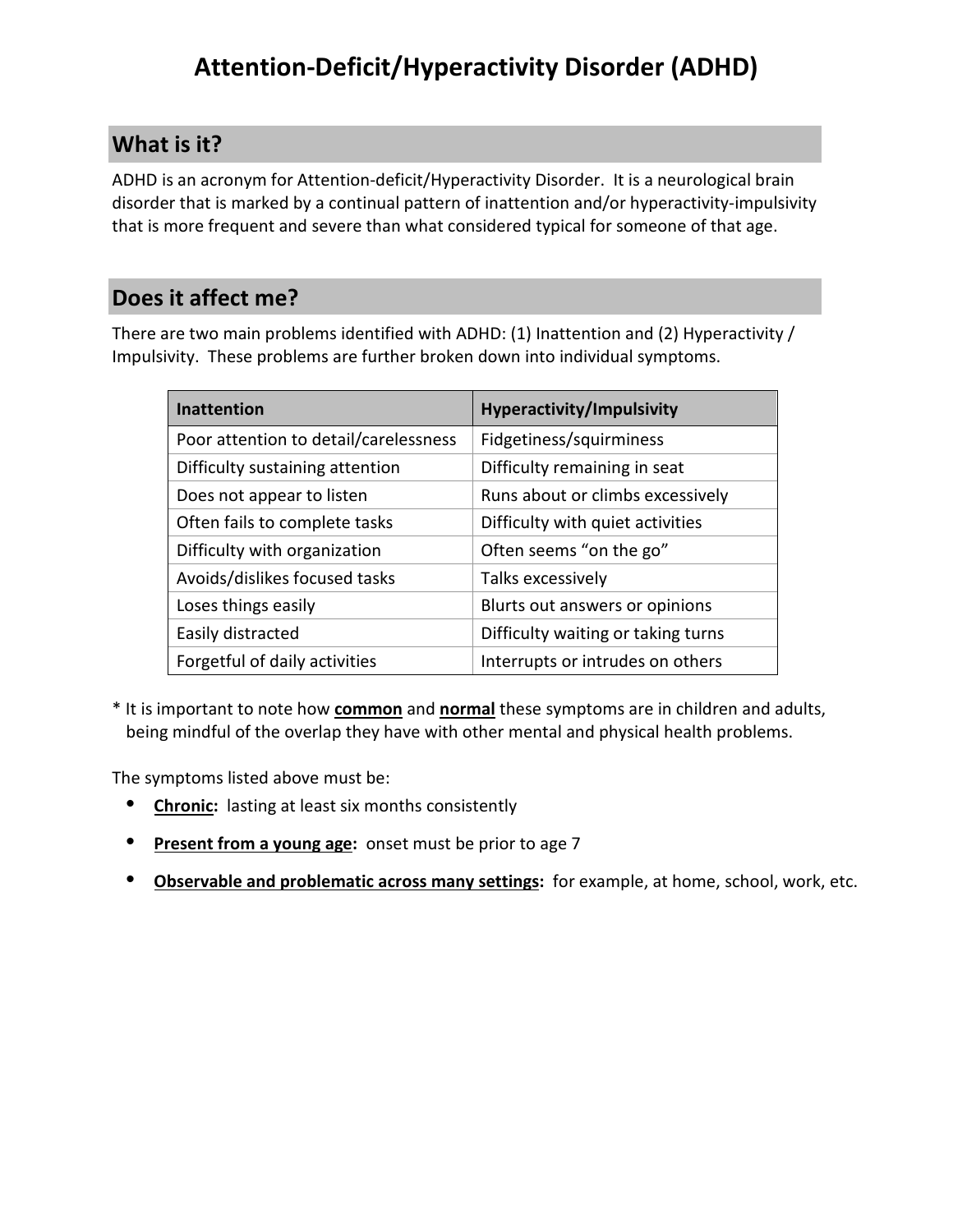# **How do you find out if you have ADHD?**

There is no one test for ADHD, but a comprehensive evaluation completed with a professional is needed to establish a diagnosis. The evaluation is long and requires sustained mental effort to complete. In addition to the testing, information related to current functioning and background information will be collected. Reports from several people are also helpful in establishing a diagnosis: (1) parents report about home functioning, (2) teachers report about school functioning, (3) co-workers report about work functioning, and (4) friends report about social functioning. Typically, the testing battery includes symptom checklists, rating scales to identify emotional and behavioral signs, intelligence testing, and achievement testing.

## **How common is it?**

By definition, ADHD begins in childhood prior to age 7, and according to recent research, it can continue into adulthood. While some children "outgrow" ADHD, evidence suggests that up to 70% can continue to carry symptoms of inattention into adulthood, with hyperactivity typically diminishing with age. According to a 2003 Centers for Disease Control study, 7.8% of children between the ages of 4 and 17 have ever been diagnosed with ADHD. Research indicates that nearly 4% of adults in the U.S. continue to have ADHD.

## **Is Adult ADHD any different from Childhood ADHD?**

Because ADHD is a neurological condition that starts during childhood, symptoms that adults experience are not new, but rather, have continued from childhood. Most adults who have continued symptoms may notice problems with difficulty paying attention to details, organization, talking fast, and difficulties focusing and concentrating. Adults with ADHD do not typically report problems with hyperactivity; either the symptoms have subsided or they have developed coping strategies for handling their increased activity level. There is no evidence that ADHD develops during adulthood. Concentration problems and distractibility in adults are often due to other problems such as depression, anxiety, stress in relationships, or occupational stress. Any of these and other mental health conditions can mimic the symptoms of ADHD, but they are not ADHD.

Associated problems and consequences that often co-exist with adults who have continued symptoms of ADHD from childhood may include:

- Poor self control **•** Easily bored
- 
- Difficulty focusing example abuse busing the Substance abuse
- 
- 
- Poor time perception Mood swings
- Variability in work performance Employment difficulties
- 
- 
- Forgetfulness Low self-esteem
	-
- **Poor time management** Difficulty regulating emotions, arousal, and motivation
- Relationship problems Anxiety/depression
	-
	-
- **Chronic lateness Risk-taking behaviors**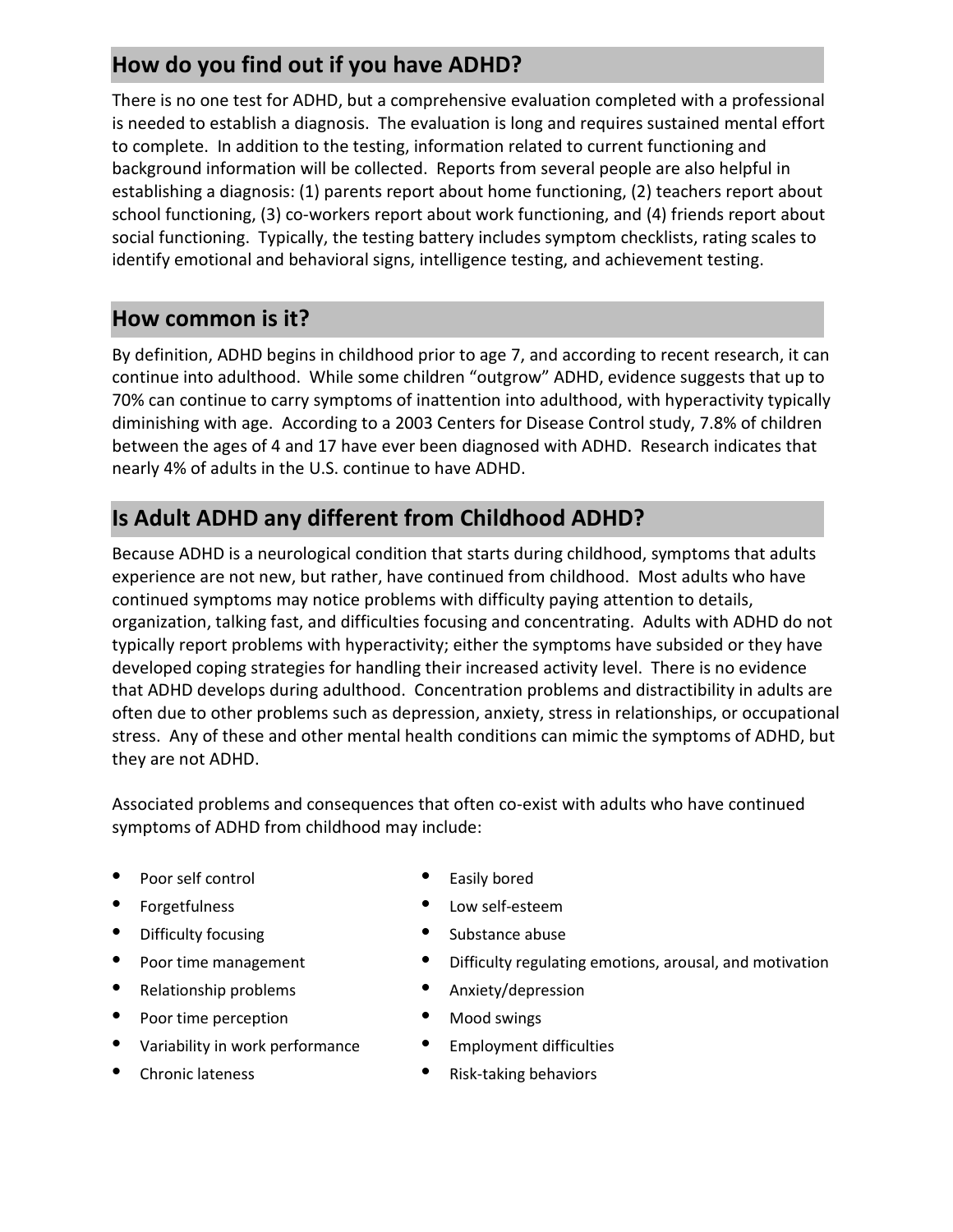## **Resources and Suggested Readings**

#### **Children**

Quinn & Stern (2001). *Putting on the brakes: Young people's guide to understanding Attentiondeficit/Hyperactivity Disorder.*

Nadeau, Nixon, & Beyl (2004). *Learning to slow down & pay attention: A book for kids about ADHD.*

#### **Adolescents**

Ziegler Dendy, & Ziegler (2003) *A Bird's-Eye View of Life with ADD and ADHD: Advice from Young Survivors*.

#### **Parents**

Barkley (2000). *Taking charge of ADHD*: *The complete, authoritative guide for parents*. Barkley & Benton (1998). *Your defiant child: Eight steps to better behavior*.

#### **Adults**

Kelly & Ramundo (1995). *You mean I'm not lazy, stupid, or crazy: A self-help book for adults with attention deficit disorder*.

Hallowell & Ratey (1995). *Driven to distraction: Recognizing and Coping with Attention Deficit Disorder from Childhood Through Adulthood.*

#### **Websites**

Children and Adults with Attention-deficit/Hyperactivity Disorder : www.chadd.org Teens Health: www.kidshealth.org/teen/school\_jobs/school/adhd.html Teens with ADHD by Chris Dendy: www.chrisdendy.com ADHD News: www.adhdnews.com

### **What are my treatment options?**

Treatment for ADHD is often "multimodal"—that is, it often involves any combination of education, skills training, behavioral interventions, and medication. Depending on your symptoms and response to these interventions, treatments will vary on a case-by-case basis. As with most illnesses, it is highly recommended to start with the least invasive options first. In treating ADHD, exhaustive attempts at behavioral interventions should initially be pursued before beginning a trial of medication.

#### **Behavioral Interventions**

Behavioral Modification, or B-Mod, is typically the type of behavioral intervention that is used in the treatment of ADHD. B-Mod is a process where individuals learn specific skills and techniques designed to alter habits/problem areas and replace them with more adaptive, functional responses. As parents, if we can consistently alter the antecedents (how we make requests) or consequences (our reaction when the child obeys or disobeys), we can alter our child's behaviors and shape a more functional way of responding. As an adult trying to shape your own behaviors, similar contingencies ("if…then" scenarios) are helpful in establishing a behavioral plan that encourages a desired behavior attached to a reward (e.g., if I complete X, then I can do Y).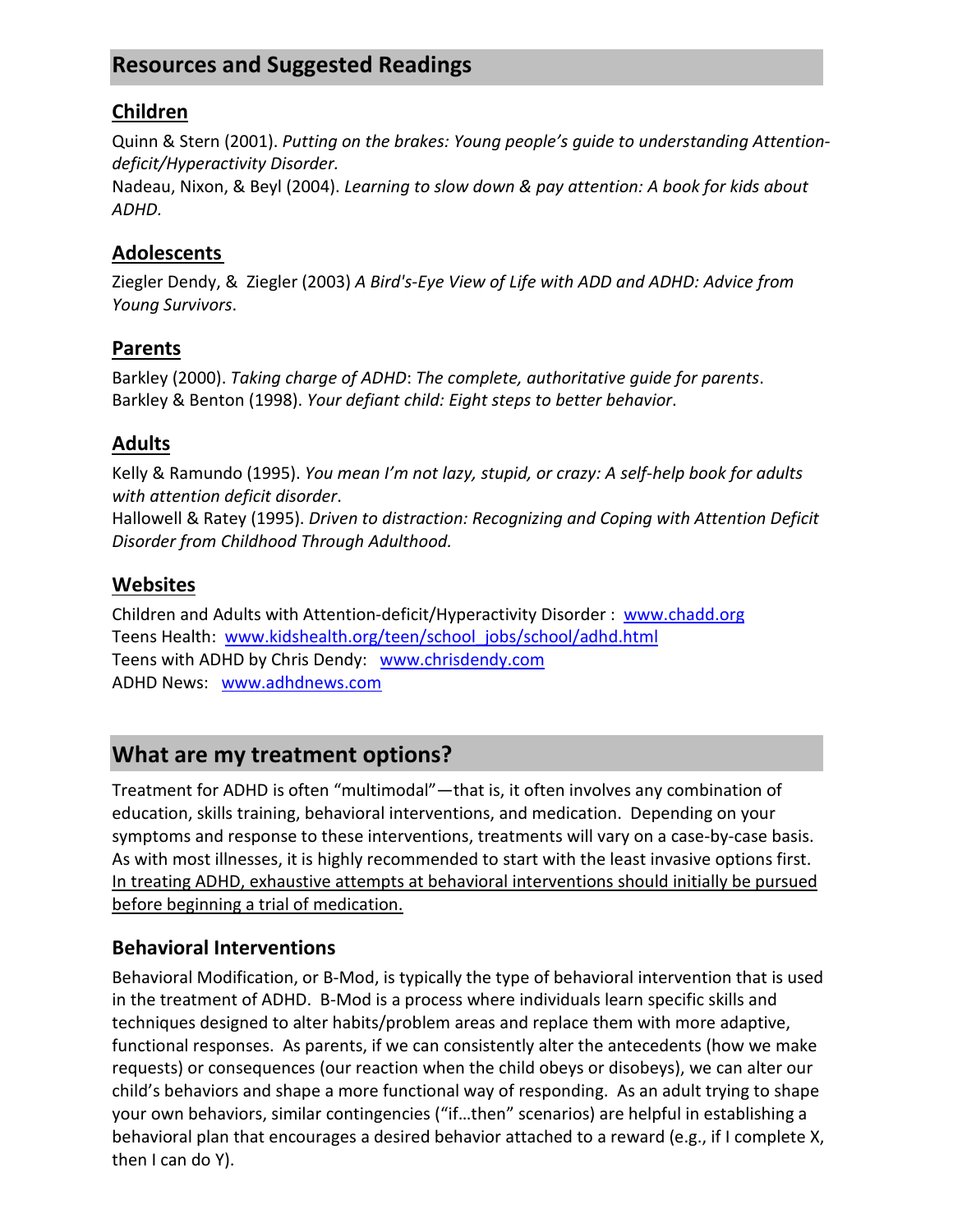Common guidelines for implementing a B-Mod plan include:

- 1. Start with goals that are small and attainable
- 2. Be consistent—regardless of time of day, setting, and situation
- 3. Follow through with the behavioral intervention over the long haul
- 4. Remember that learning new skills takes time and is gradual—don't give up!!

Suggestions for Parents:

- Provide clear, concise expectations, directions, and limits—avoid ambiguity
- House rules and structure are a necessity—plan ahead and predict barriers
- Set up an effective discipline system based on rewards and consequences
- Change the most problematic behaviors first—use charts/graphs to see progress
- Help your child in social situations—promote cooperation and peer interaction
- Teach social skills and promote extracurricular activities
- Identify & build on your child's strengths—promote confidence, success, and esteem
- Have a "special time" for your child—TLC goes a long way in maintaining self-worth
- Learn to praise appropriate behaviors and ignore minor inappropriateness

#### **Pharmacological Interventions**

Strong evidence supports the use of stimulant medication for the management of inattention, impulsivity, and hyperactivity in school children. Studies suggest that 70-80% of children with ADHD improve with the use of stimulant medication. Some changes include: academic improvement, increased focus and concentration, increased compliance and effort, and decreased activity level and impulsivity. Medical intervention often involves a trial of Ritalin, Concerta, Adderall, Dexedrine, or Strattera (an effective non-stimulant). The effects of these medications are typically felt within 30-60 minutes of taking the medication. Increasing, decreasing, or terminating medication is determined on a case-by-case basis to maximize functioning.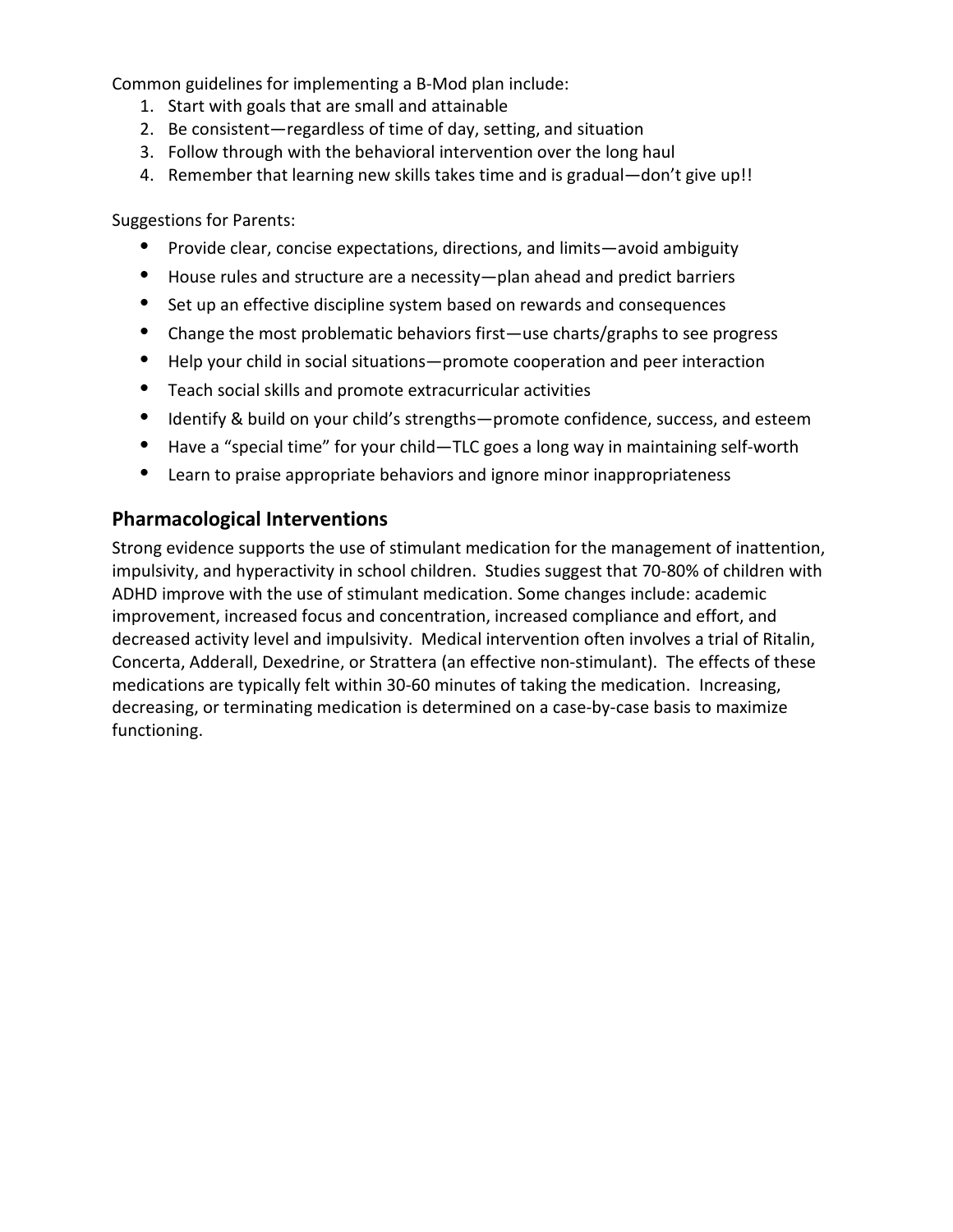# **Tips for Parents**

# **Tips to help parents identify common problem areas for children**

| <b>Writing/Language Problems</b>                | <b>Strategy</b>                                            |
|-------------------------------------------------|------------------------------------------------------------|
| Children with ADHD often have poor              | Parents need to be supportive; consider writing down       |
| handwriting, grammar, and spelling skills.      | answers given verbally by your child; encourage a          |
| Listening to information, processing it, and    | language-rich environment and never shame your             |
| writing it down is challenging.                 | child for slow processing or misuse of words.              |
| Comprehension of instructions and               |                                                            |
| expression of thoughts and ideas is often       |                                                            |
| difficult.                                      |                                                            |
| <b>Missing Assignments</b>                      | <b>Strategy</b>                                            |
| Children with ADHD have difficulty keeping      | Develop a system and provide support at each stage of      |
| track of information, lose track of time, and   | project completion; use checklists, labels, and color-     |
| often turn in assignments late. They have       | coded binders/folders for all subjects; establish and      |
| intentions of being compliant, but lack         | keep a routine; prevent procrastination by using           |
| organizational skills.                          | independence as a reward.                                  |
| <b>Distractibility</b>                          | <b>Strategy</b>                                            |
| ADHD is marked by an inability to control       | Establish a daily homework routine with scheduled          |
| what one pays attention to, and is not          | breaks; create a comfortable, distraction-free             |
| always a conscious decision. Children with      | environment to facilitate focus; communicate with          |
| ADHD are often unable to inhibit their          | teachers if your child seems to lack the skills needed to  |
| responses to distractions, such as outside      | complete an assignment or if it takes an inordinately      |
| noises, movement, or their own thoughts.        | long time.                                                 |
| <b>Immature Social Behavior</b>                 | <b>Strategy</b>                                            |
| Children with ADHD often have a hard time       | Involve your child in activities such as music, sports, or |
| reading social cues, may misinterpret           | other hobbies to identify strengths; role play everyday    |
| remarks, or miss the point of a conversation.   | situations with your child and allow them to practice      |
|                                                 | these skills in a "safe environment"; children with        |
|                                                 | ADHD are often great playmates with younger children       |
|                                                 | and can learn to foster positive caring traits without     |
|                                                 | feeling threatened by same-age peers.                      |
| <b>Following Instructions</b>                   | <b>Strategy</b>                                            |
| Multi-step directions are notoriously difficult | Break down large tasks into multiple, smaller steps;       |
| for children with ADHD, as they often only      | create checklists and use reward systems when              |
| hear bits and pieces of the request.            | possible; use redirection and explanation rather than      |
|                                                 | punishment for distraction.                                |
| <b>Impulsivity</b>                              | <b>Strategy</b>                                            |
| Children with ADHD are often labeled as         | Natural consequences are important parts of discipline     |
| unruly or aggressive because of their           | and expected to occur; provide immediate, positive         |
| impulsive physical and social interactions.     | feedback and attention for appropriate behaviors; the      |
| They often have difficulty controlling          | most successful discipline is specific, proactive, and     |
| impulses, despite having caring & sensitive     | directive; avoid ambiguity ("Be good") and tell your       |
| intentions.                                     | child exactly what behavior is expected.                   |

Adapted from www.adhd.com "Tips for Schools and Home"; Eli Lily & Co